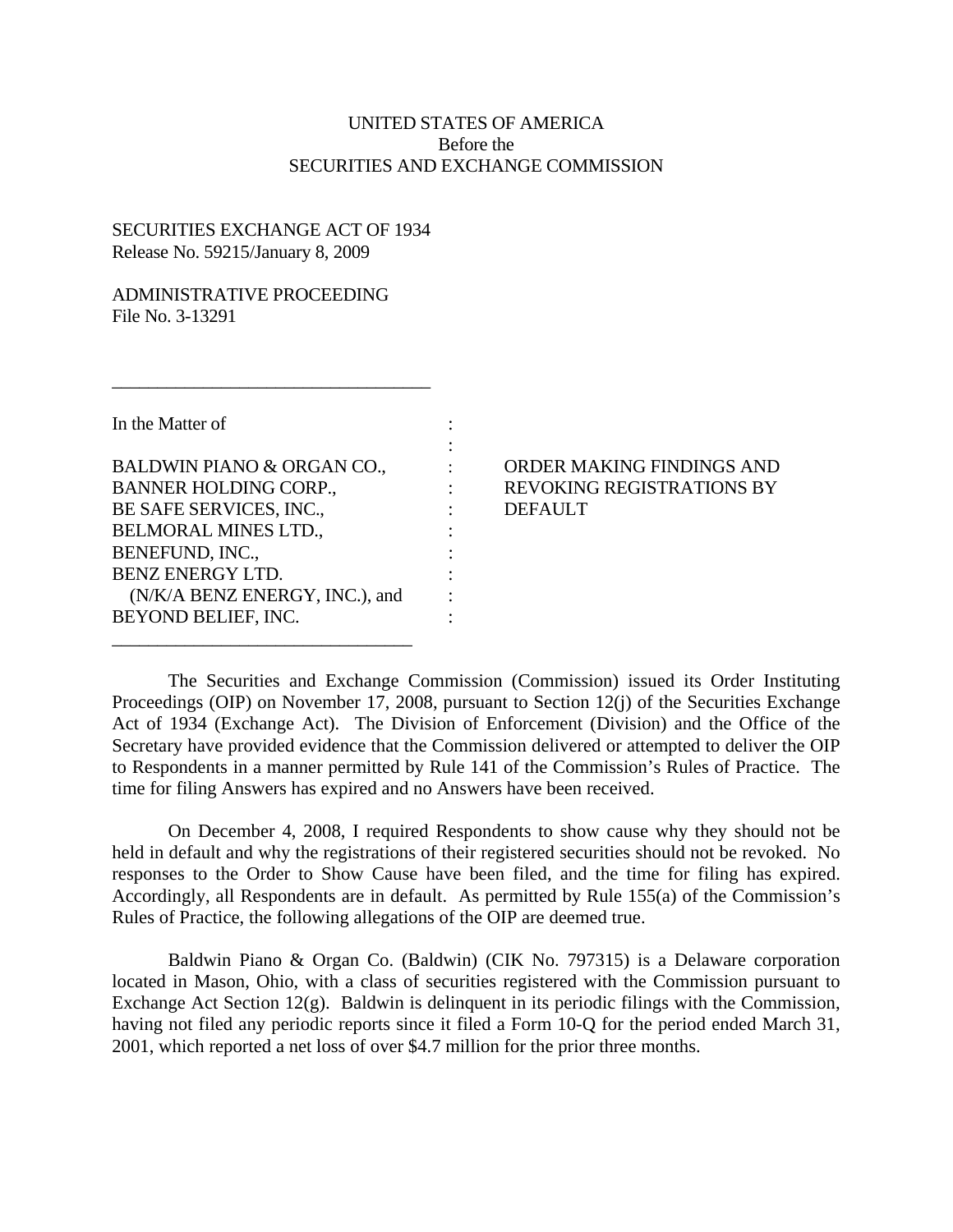Banner Holding Corp. (Banner) (CIK No. 1064105) is a Florida corporation located in Oklahoma City, Oklahoma, with a class of securities registered with the Commission pursuant to Exchange Act Section 12(g). Banner is delinquent in its periodic filings with the Commission, having not filed any periodic reports since it filed a Form 10-QSB for the period ended January 31, 2004, which reported a net loss of \$167,000 for the prior six months.

Be Safe Services, Inc. (Be Safe) (CIK No. 1084904), is a Delaware corporation located in Tampa, Florida, with a class of securities registered with the Commission pursuant to Exchange Act Section 12(g). Be Safe is delinquent in its periodic filings with the Commission, having not filed any periodic reports since it filed a Form 10-QSB for the period ended September 30, 2002, which reported a net loss of \$580,992 for the prior nine months.

Belmoral Mines Ltd. (Belmoral) (CIK No. 275125) is an Ontario corporation located in Toronto, Ontario, Canada, with a class of securities registered with the Commission pursuant to Exchange Act Section 12(g). Belmoral is delinquent in its periodic filings with the Commission, having not filed any periodic reports since it filed a Form 20-F for the period ended December 31, 1992.

Benefund, Inc. (Benefund) (CIK No. 861628), is a dissolved Colorado corporation located in Tulsa, Oklahoma, with a class of securities registered with the Commission pursuant to Exchange Act Section 12(g). Benefund is delinquent in its periodic filings with the Commission, having not filed any periodic reports since it filed a Form 10-QSB for the period ended June 30, 1995. As of July 29, 2008, the company's stock (symbol BENF) was traded on the over-the-counter markets.

Benz Energy Ltd. (n/k/a Benz Energy, Inc.) (Benz) (CIK No. 1067064) is a void Delaware corporation located in Houston, Texas, with a class of securities registered with the Commission pursuant to Exchange Act Section 12(g). Benz is delinquent in its periodic filings with the Commission, having not filed any periodic reports since it filed a Form 10-QSB for the period ended June 30, 2000, which reported a net loss of over \$38 million for the prior six months. On November 8, 2000, the company filed a Chapter 11 petition in the U.S. Bankruptcy Court for the Eastern District of Texas, which was converted to a Chapter 7 case on March 8, 2001, and closed on July 6, 2007.

Beyond Belief, Inc. (Beyond) (CIK No. 1120827), is a Colorado corporation located in Colorado Springs, Colorado, with a class of securities registered with the Commission pursuant to Exchange Act Section 12(g). Beyond is delinquent in its periodic filings with the Commission, having not filed any periodic reports since it filed a Form 10-SB on August 4, 2000.

Respondents are delinquent in their periodic filings with the Commission, have repeatedly failed to meet their obligations to file timely periodic reports, and failed to heed delinquency letters sent to them by the Division of Corporation Finance requesting compliance with their periodic filing obligations or, through their failure to maintain a valid address on file with the Commission as required by Commission rules, did not receive such letters.